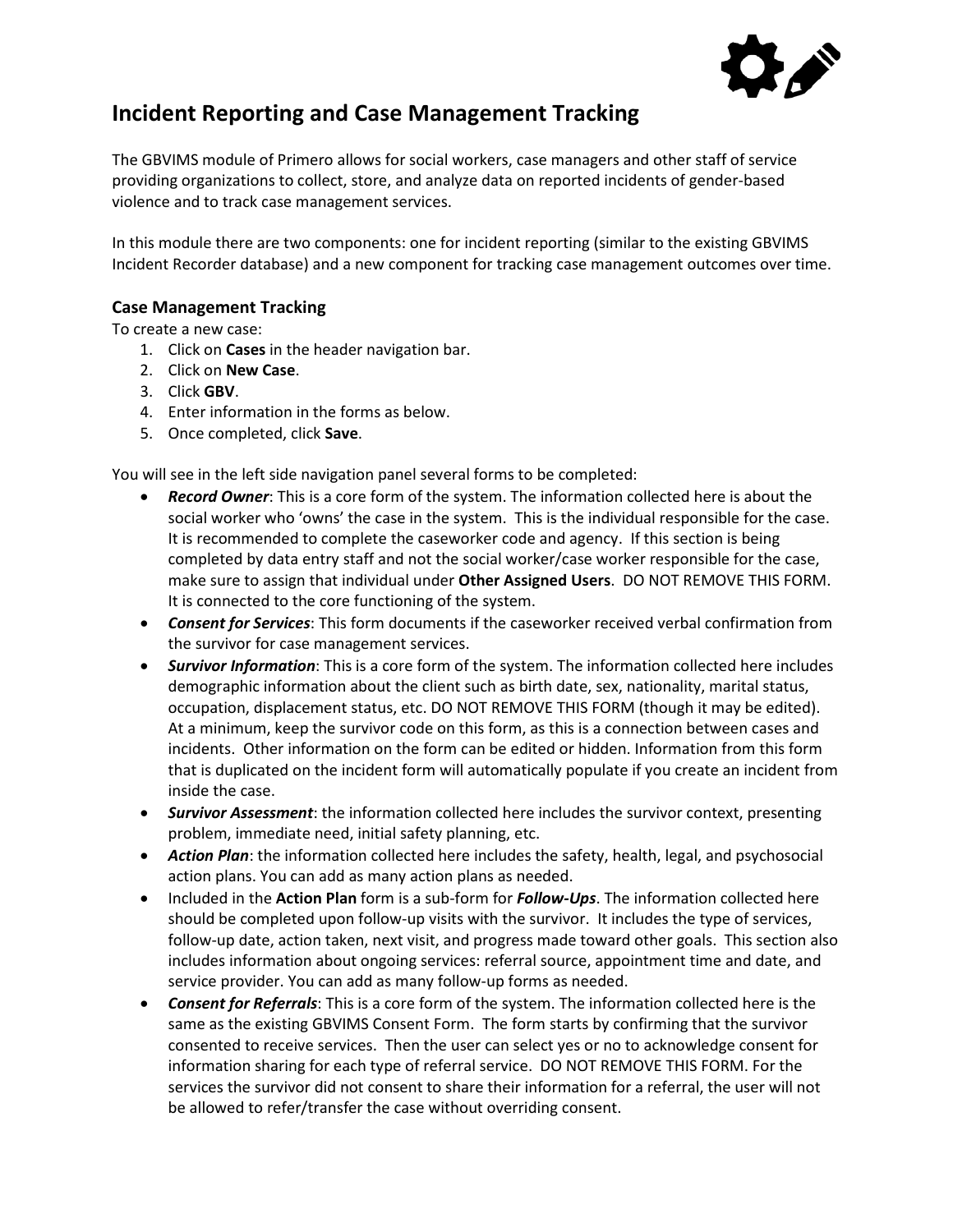- *Case Closure*: this includes information about the case closure: dates, status, assessment, and the closure checklist.
- *Other Documents*: users can scan and upload other relevant documents here. You can also include a description of the document.
- *Referrals and Transfers*: this form is auto-populated once a referral or transfer modal is completed under the actions bar. It will only appear on the left hand task bar, if this form has been completed.

You will also see the option on all of the form pages under Cases the capability to **Flag** an incident. To flag an incident:

- 1. Once you have opened a new incident, click on **Flags**.
- 2. Enter the **Flag Reason** and if applicable the **Date**.
- 3. Click **Flags** to complete.

You can remove a flag by clicking in the incident, then unflag and entering a reason for unflagging the case. A history of why cases were flagged or unflagged will appear for record-keeping.

## **Transfers and Referrals**

Transferring is handing over complete care for the survivor to another service provider with the survivor's informed consent. This signals that the case will no longer be handled by the organization that is the source of the transfer. The process to transfer in Primero is one part of the process. For other steps, refer to the local Standard Operating Procedures (SOP).

To transfer a case:

- 1. Click on **Cases**.
- 2. Click on **Actions** in the anchored header.
- 3. Click on **Transfer Case**.

| <b>ACTIONS</b>       |    |
|----------------------|----|
| Import               |    |
| Export               |    |
| Refer Case           |    |
| <b>Transfer Case</b> | im |
|                      |    |

4. The following form will appear and allow you to select options for your transfer. This form will allow you to select the **Existing User**, which is a user within your version of Primero/GBVIMS+. If the desired user to transfer to is not in the drop down, it means this user does not have privileges to be transferred to.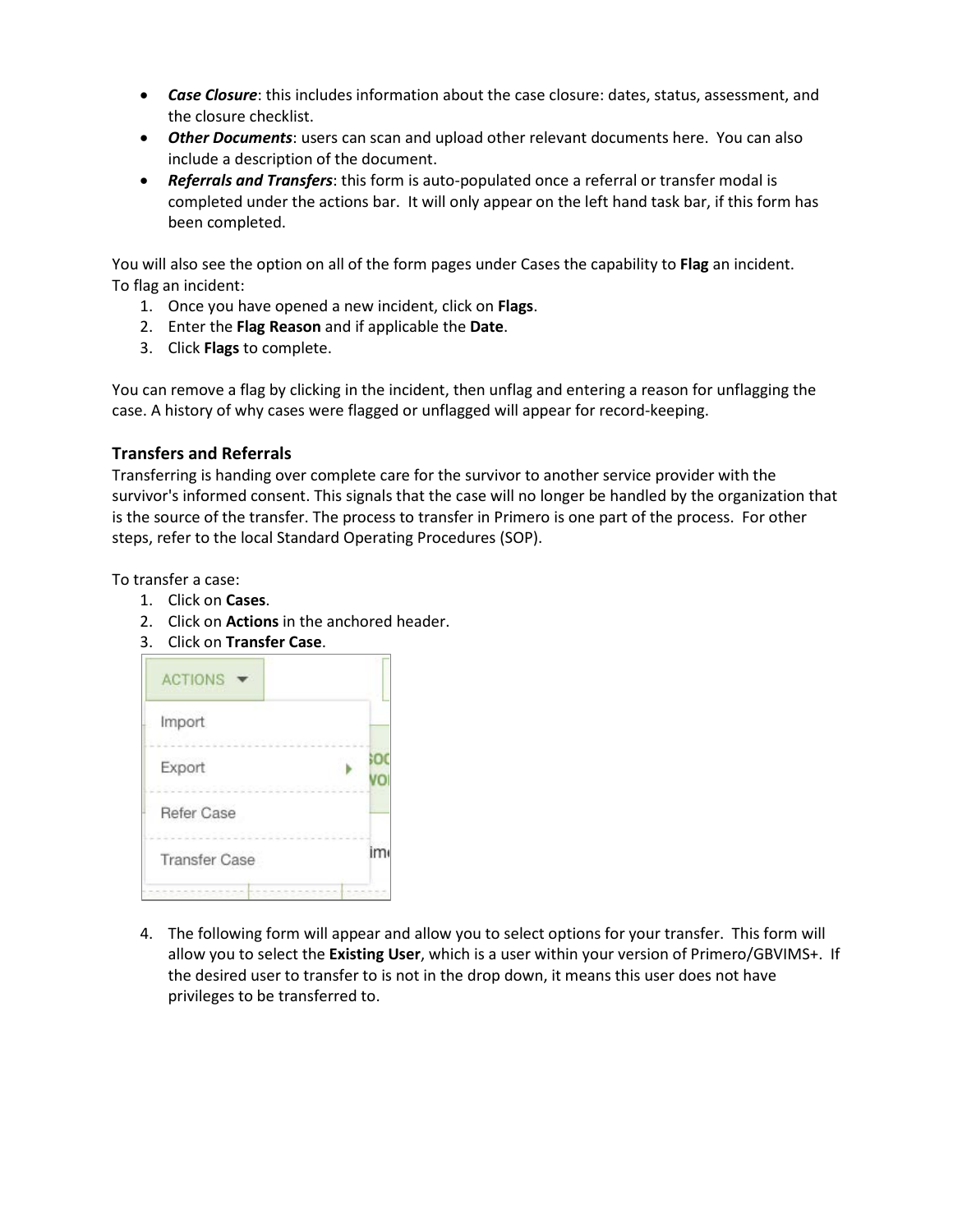| Transfer             |                                          |  |
|----------------------|------------------------------------------|--|
|                      |                                          |  |
| <b>Existing User</b> |                                          |  |
|                      |                                          |  |
| <b>Other User</b>    |                                          |  |
|                      |                                          |  |
|                      |                                          |  |
| Other User's Agency  |                                          |  |
|                      |                                          |  |
| <b>Notes</b>         |                                          |  |
|                      |                                          |  |
|                      |                                          |  |
|                      | Are you transferring to a remote system? |  |
|                      |                                          |  |
|                      | <b>SUBMIT</b>                            |  |

5. To transfer to a user outside of your primero instance, select the checkbox at the bottom of the form, to create a transfer export file (.JSON or "Primero" format) that is password protected to be shared outside the system.

If you are accepting a Primero transfer file from another GBVIMS+ user, click on **Import** to upload the form.

#### **Referrals**

Referring is contacting another service provider to help meet the survivors needs with the informed consent of the survivor; when caseworkers share information with other service providers who can help the survivor meet their specific needs. For referrals outside of Primero or to non-Primero users, you will need to determine the appropriate steps according to the local SOP.

To refer a case:

- 1. Click on **Cases**.
- 2. Click on **Actions** in the anchored header.
- 3. Click on **Refer Case**.

| <b>ACTIONS</b>                                  |         |
|-------------------------------------------------|---------|
| Import                                          |         |
| Export<br>i Toll De Constitution (Constitution) |         |
| Refer Case                                      |         |
| <b>STATISTICS</b><br><b>Transfer Case</b>       | システィックス |
|                                                 |         |

4. The following form will appear and allow you to select options for your transfer. This form will allow you to select the **Existing User**, which is a user within your version of Primero/GBVIMS+. If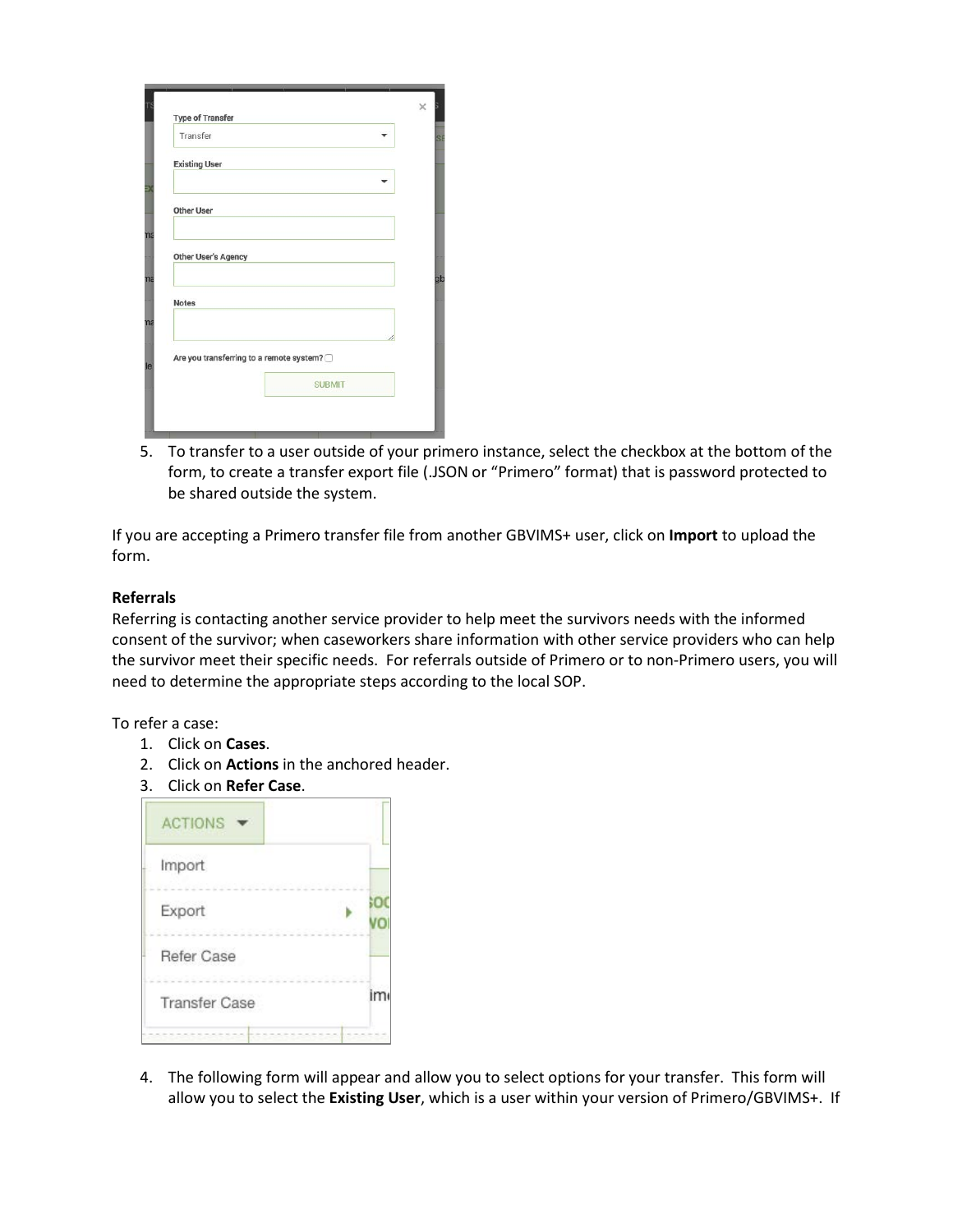the desired user to refer to is not in the drop down, it means this user does not have privileges to be referred to.

| <b>Type of Referral</b>               |               |  |
|---------------------------------------|---------------|--|
| ljc test referral role                |               |  |
| <b>Existing User</b>                  |               |  |
|                                       |               |  |
| <b>Other User</b>                     |               |  |
|                                       |               |  |
| Other User's Agency                   |               |  |
|                                       |               |  |
| Service                               |               |  |
|                                       |               |  |
| <b>Notes</b>                          |               |  |
|                                       |               |  |
|                                       |               |  |
| Are you referring to a remote system? |               |  |
|                                       | <b>SUBMIT</b> |  |

5. To refer to a user outside of your primero instance, you select the checkbox at the bottom of the form, to create a refer export that is password protected to be shared outside the system.

If you are accepting a Primero referral file from another GBVIMS+ user, click on **Import** to upload the form.

## **Creating an Incident from a New Case**

Once a case is created, you can then create an incident that is linked to that case. In the Anchored Header, there is a **Create Incident** button that is available to click once you have saved the case.

**CREATE INCIDENT** 

Click on this button, and you will be redirected to the incident forms to create a linked incident. Once in the incident, you can navigate to the proper forms to enter information about the survivor, incident, perpetrator, and service referrals etc. The benefit of creating an incident from the case is that the survivor code with be automatically populated from the case to the incident. This is the only connection between the case and the incident.

#### **Incident Reporting**

To create a new incident:

- 1. Click on **Incidents** in the header navigation bar.
- 2. Click on **New Incident**.
- 3. Click **GBV**.
- 4. Enter information in the forms as below. The data points on these forms match the data points in the existing GBVIMS intake form.